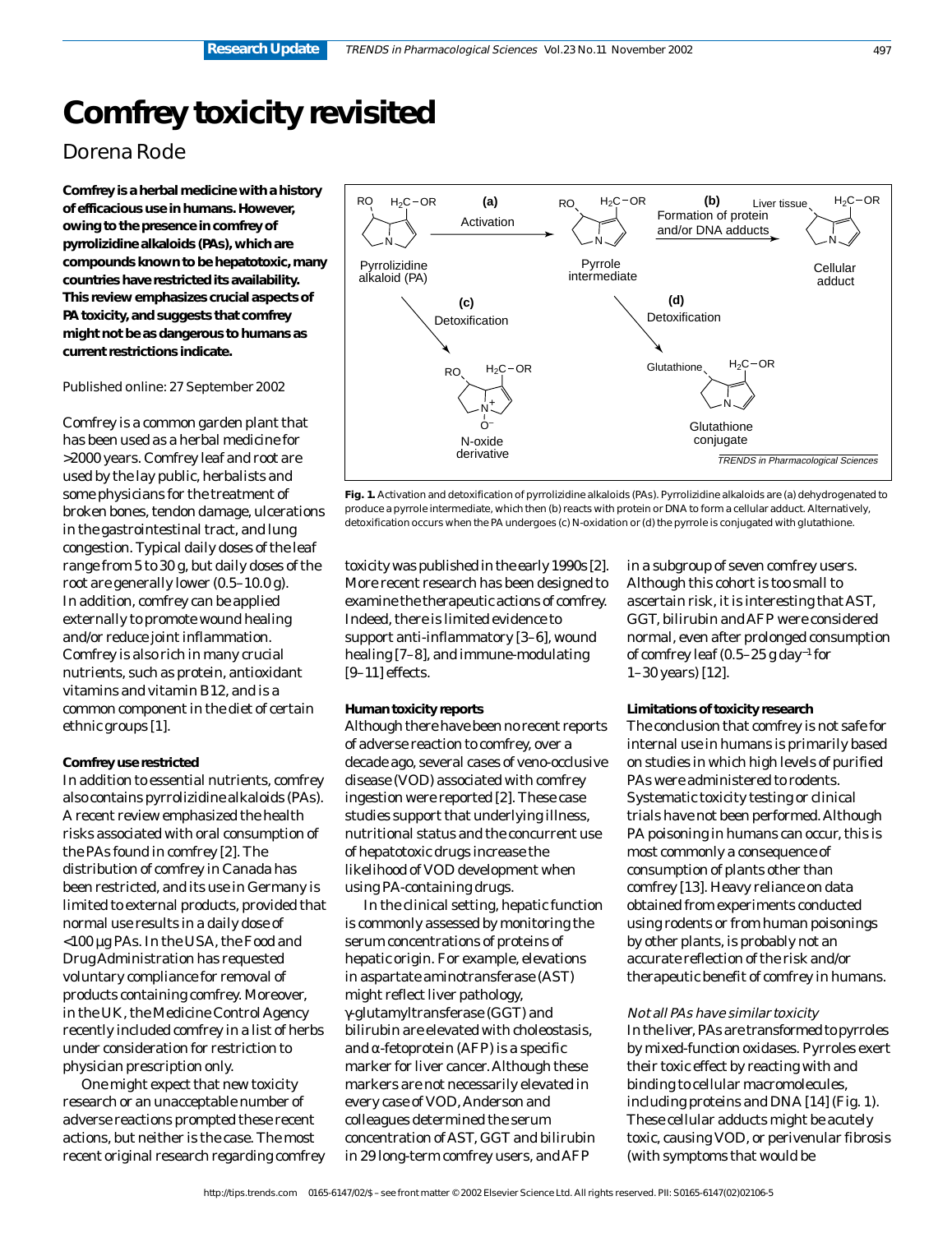

**Fig. 2.** Representative pyrrolizidine alkaloid (PA) structures and their relative toxicity. (a) Retronecine monoesters display the lowest toxicity to 14-day-old rats. (b) Heliotridine monoesters 2–4 times as toxic as the retronecine monoesters, and diesters of both retronecine and heliotridine are 4 times as toxic as corresponding monoesters. (c) The most toxic PAs are the macrocyclic diesters.

indistinguishable from cirrhosis) [14]. Alternatively, the PA, or its active metabolite, could be processed into soluble metabolites and excreted in urine [14] (Fig. 1).

The structure of PAs defines the stability of the resulting pyrrole and the extent of damage it could induce. The relationship between structure and toxicity has been elucidated (Fig. 2). The most hepatotoxic alkaloids are macrocyclic diesters [13]. Additionally, Culvenor *et al.* [15] report that diesters of heliotridine and retronecine are four times as toxic as the respective monoesters, and heliotridine esters are 2–4 times as toxic as retronecine esters. These structure–toxicity relationships place comfrey PAs (retronecine mono and diesters) in a class of lower toxicity compared with the PAs implicated in human poisonings that have occurred

worldwide owing to *Senecio, Heliotropium* and *Crotolaria* (heliotridine diesters and macrocyclic diesters of retronecine) [13].

#### Not all animal models are susceptible to PA toxicity

The response of different animal species to PAs varies tremendously. Pigs, chickens and rats are highly sensitive to poisoning by *Senecio*, whereas mice and sheep are resistant (Table 1). Moreover, the response of a species to *Senecio* might not reflect its susceptibility to other PAs. For example, guinea-pigs are susceptible to *Senecio*, but resistant to monocrotaline [13]. Additionally, the route of administration can dramatically affect the toxic response. For example, rabbits are relatively resistant to chronic feeding of *Senecio,*  but are killed by a single injection of the purified alkaloids [16].

Despite their sensitivity to PAs, pigs readily accept comfrey and show no adverse effects, even when comfrey represents 40% of their diet [1]. Chickens, another sensitive species, also show no ill effects when fed comfrey [1]. By contrast, rats appear to be sensitive to the PAs in comfrey. Indeed, when rats consume high levels of comfrey or are injected with purified comfrey PAs, they develop liver tumors and hepatic lesions indicative of PA poisoning [2]. However, rats might not be an appropriate human model because their hepatic response to PAs seems to differ from the human response [17].

Comfrey species vary in their content of PAs Comfrey (*Symphytum* spp.) contains seven PAs: intermedine, lycopsamine, acetyl intermedine, acetyl lycopsamine, symlandine, symphytine and echimidine. However, nearly all (85–97%) of the PAs in the comfrey commonly grown in US gardens (*Symphytum officinale* L.) are retronecine monoesters or are readily hydrolyzed to monoesters [18]. The remaining constituents are retronecine diesters. By contrast, Russian comfrey (*Symphytum x uplanidicum* Nym.) contains a high proportion of the slightly more toxic retronecine diester form of PA [18]. Owing to the established differences in toxicity of different members of the PA family, and the heterogeneous distribution of PAs among comfrey species, research regarding one comfrey species might not accurately reflect the results that would be obtained using an alternate species. In addition, misidentification

### **Table 1. Comparative ranking of animals based on susceptibility to poisoning by** *Senecio jacobaea*

| Animal     | Chronic lethal dose<br>(% of body weight)        | Refs   |
|------------|--------------------------------------------------|--------|
| Pig        | 1 <sup>a</sup>                                   | [20]   |
| Cow        | 4                                                | $[13]$ |
| Chicken    | 5                                                | [20]   |
| Horse      | 7                                                | $[13]$ |
| Rat        | 21                                               | [13]   |
| Rabbit     | 115                                              | $[13]$ |
| Guinea-pig | 119                                              | $[13]$ |
| Mouse      | 150                                              | [20]   |
| Goat       | 205                                              | $[13]$ |
| Sheep      | 302                                              | $[13]$ |
| Hamster    | 338                                              | $[13]$ |
| Gerbils    | >3640                                            | $[13]$ |
| poisoning. | Pig susceptibility is based on Crotalaria retusa |        |

could occur unless rigorous standards of botanical classification are followed.

#### Isolated PA might not be representative of whole plant use

The formation of PA toxic metabolites is attenuated by concurrent administration of sulfur-containing amino acids such as methionine or cysteine [13]. Indeed, diets low in protein enhance the toxic effects of PAs [19]. Fortunately, dry comfrey leaf is rich in protein (35%) and sulfur-containing amino acids [1]. Most toxicity studies have examined the response to administration of purified PAs. Given the protective effect of the sulfur-containing amino acids, studies using purified PAs probably overstate the health risk associated with administration of crude comfrey extracts or ingestion of the whole plant.

#### **Concluding remarks**

Comfrey is an herbal medicine with a history of effective therapeutic use in humans. It has documented anti-inflammatory and wound-healing properties and many holistic healthcare providers view comfrey as a crucial element in their repertoire of herbal therapies for treating injury and disease in humans. However, because PAs are an intrinsic component of comfrey, its therapeutic use might increase the risk of liver toxicity. Clearly, the risk of hepatic damage during treatment with comfrey will be influenced by its source, the amount consumed, the duration of treatment, and the health and nutritional status of the patient. However, the information currently available is not sufficient to permit an accurate assessment of the